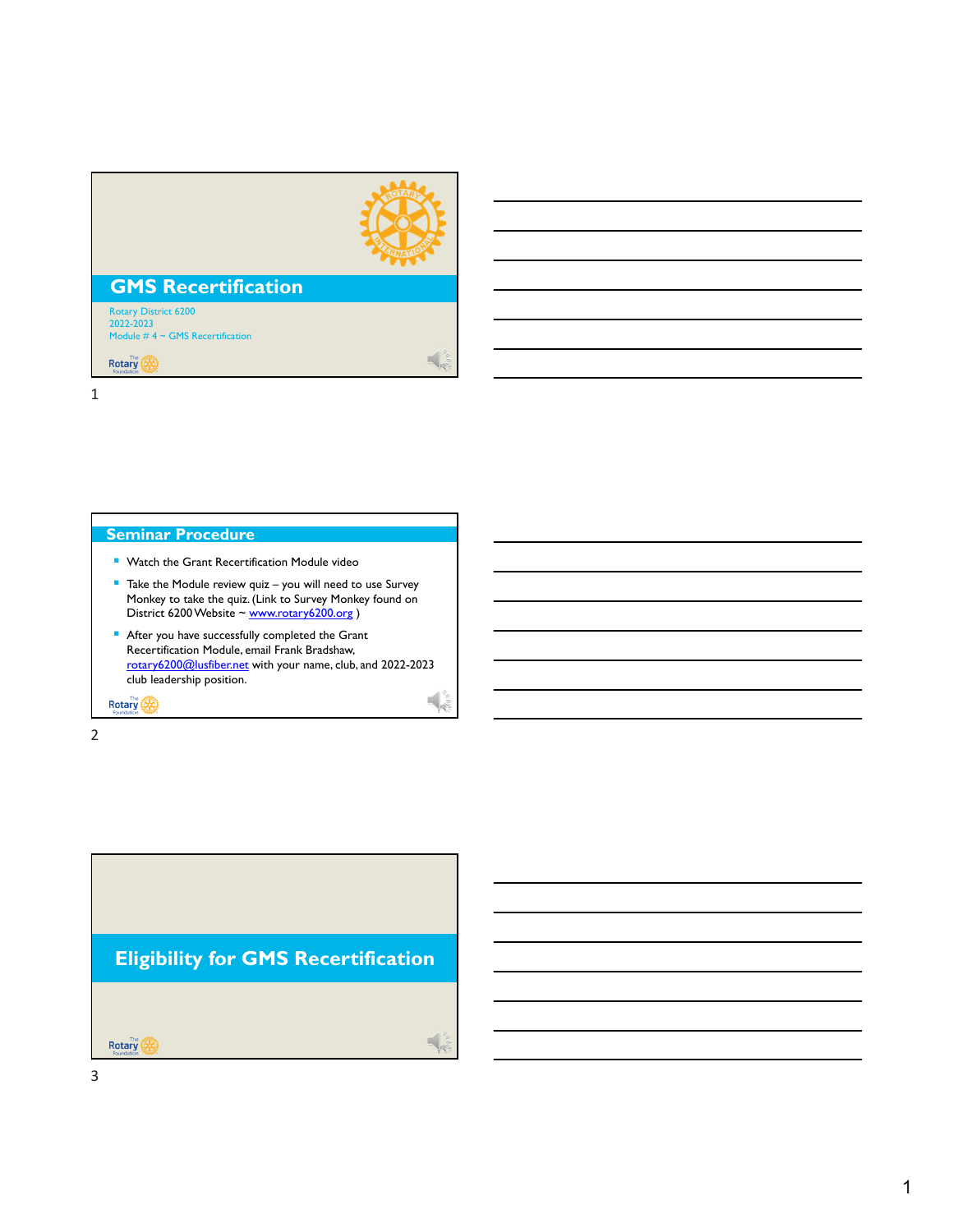## **Eligibility for GMS Recertification**

**Interested in applying for a District or Global Grant, and you have already completed the Grant Management Seminar for the 2020-21or the 2021- 22 Grant Cycle? This module will serve as the required training on grants to qualify your Club for District and Global Grants.** 

 $\frac{1}{2}$ 

**6** 

Rotary (A)

4

**Change to Global Grant Cash Match**  5 **Rotary** 

5

## **Change to Global Grant Cash Match**

- The World Fund will be used to match only District Designated Fund (DDF) contributions.
	- This match reduced from 100% to 80%
- The match from the World Fund on cash contributions to grants was eliminated, effective July 1, 2020.

Rotary (A) 6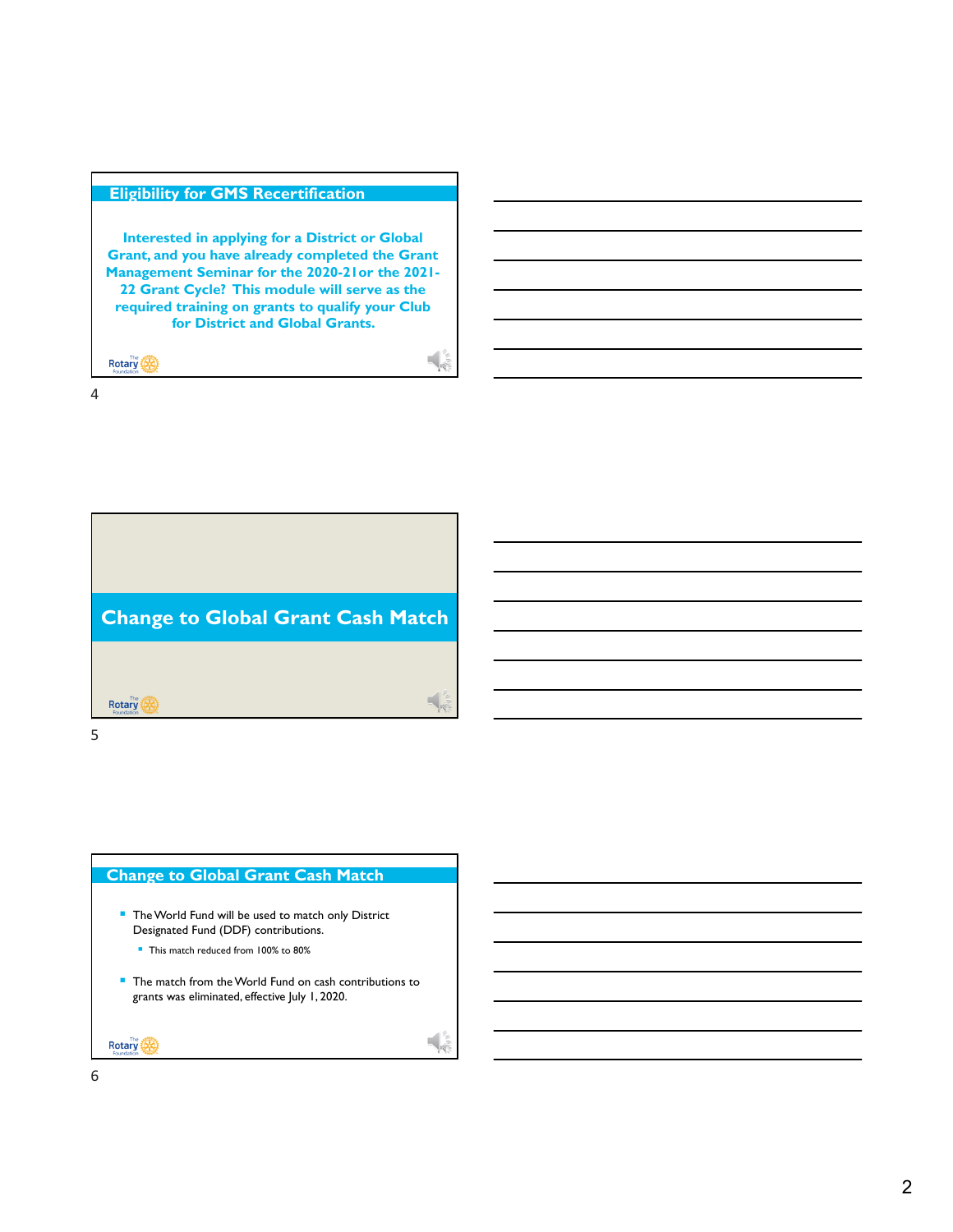







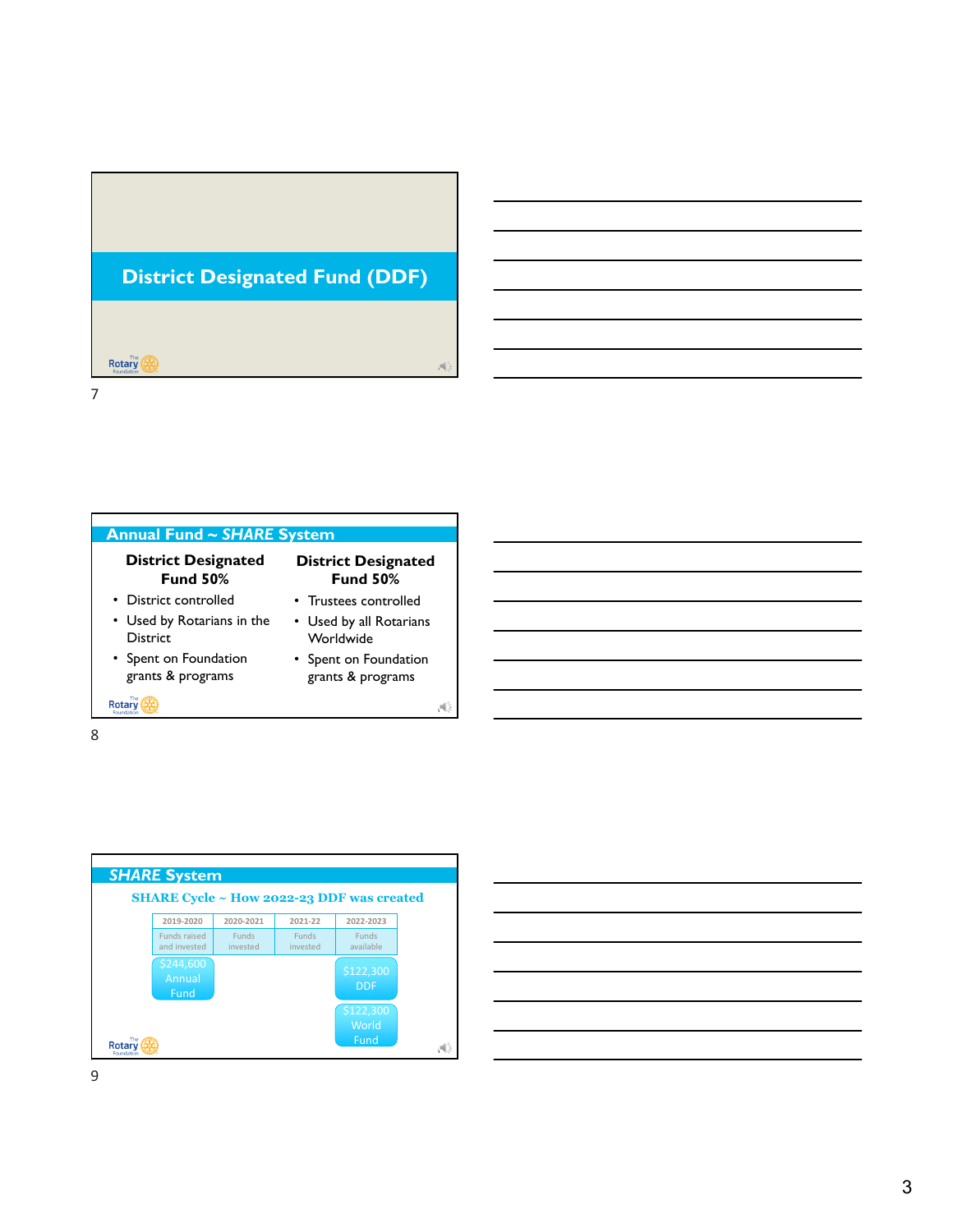



10



11

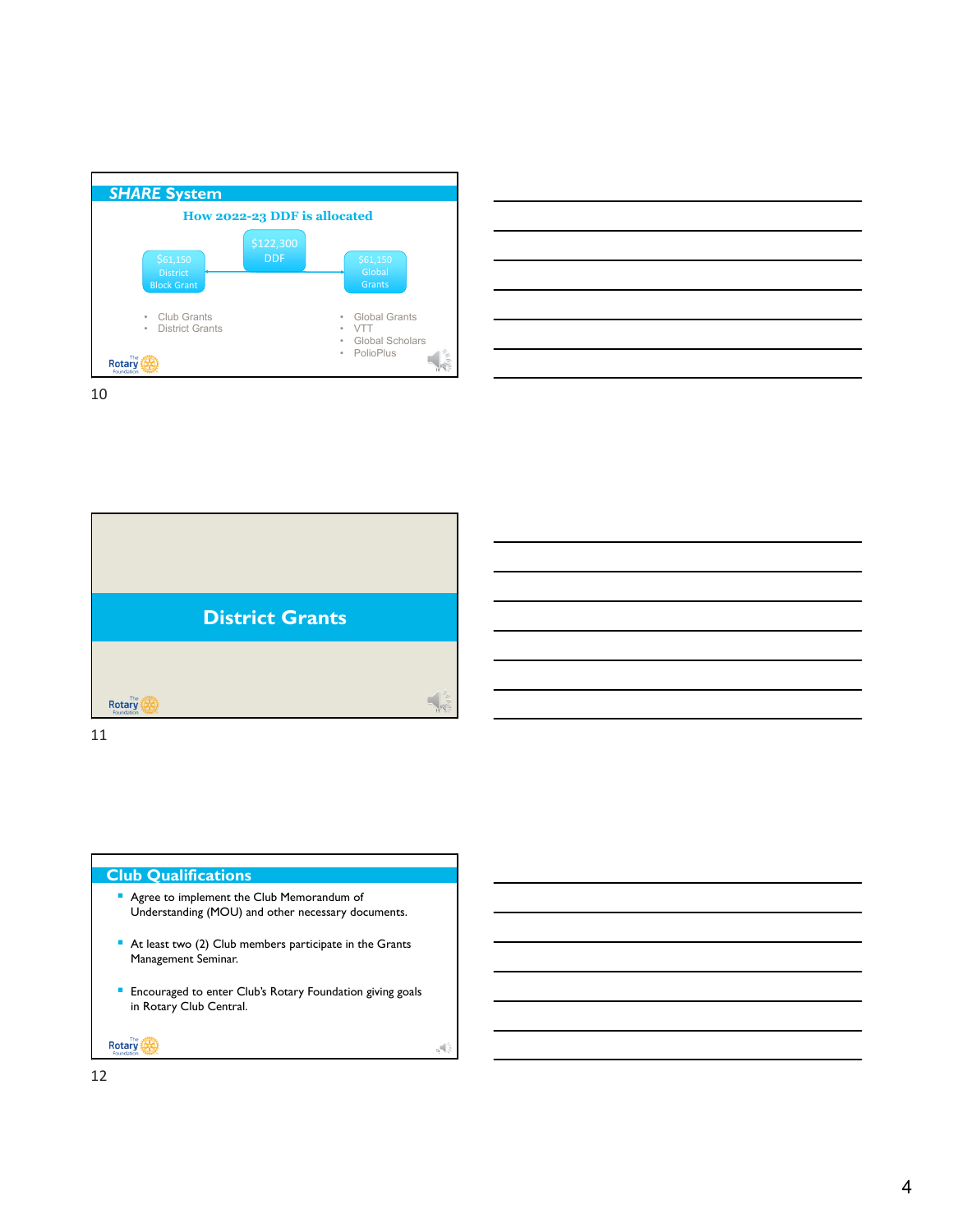## **Club Qualifications (con't)**

- Appoint a Club Foundation Committee Chair and advise RI and District Office of name and contact information.
- Current as to Rotary International and District 6200 dues.

13

14

 $\frac{1}{5}$ 

**Previous District Grant Projects have been successfully** closed out.

Rotary (A) 13

## **District 6200 Grant Projects**

- **Maximum grant amount varies between clubs**
- **Encourage that projects be sustainable**
- Do not need separate checking account
- **Youth Services projects allowed**
- **Construction projects allowed**
- Up to 4 Clubs may partner together on a project

**Rotary** 

14

## **District 6200 Grant Projects - Restrictions Not available if previous year's District Grant is still open Proposed District Grant project cannot be a contribution to** another organization's fundraising event **Scholarships must be paid directly to the school, not paid to the** student

■ No Cash Cards

■ Cannot fund an on-going project – must be a new initiative

Rotary (A)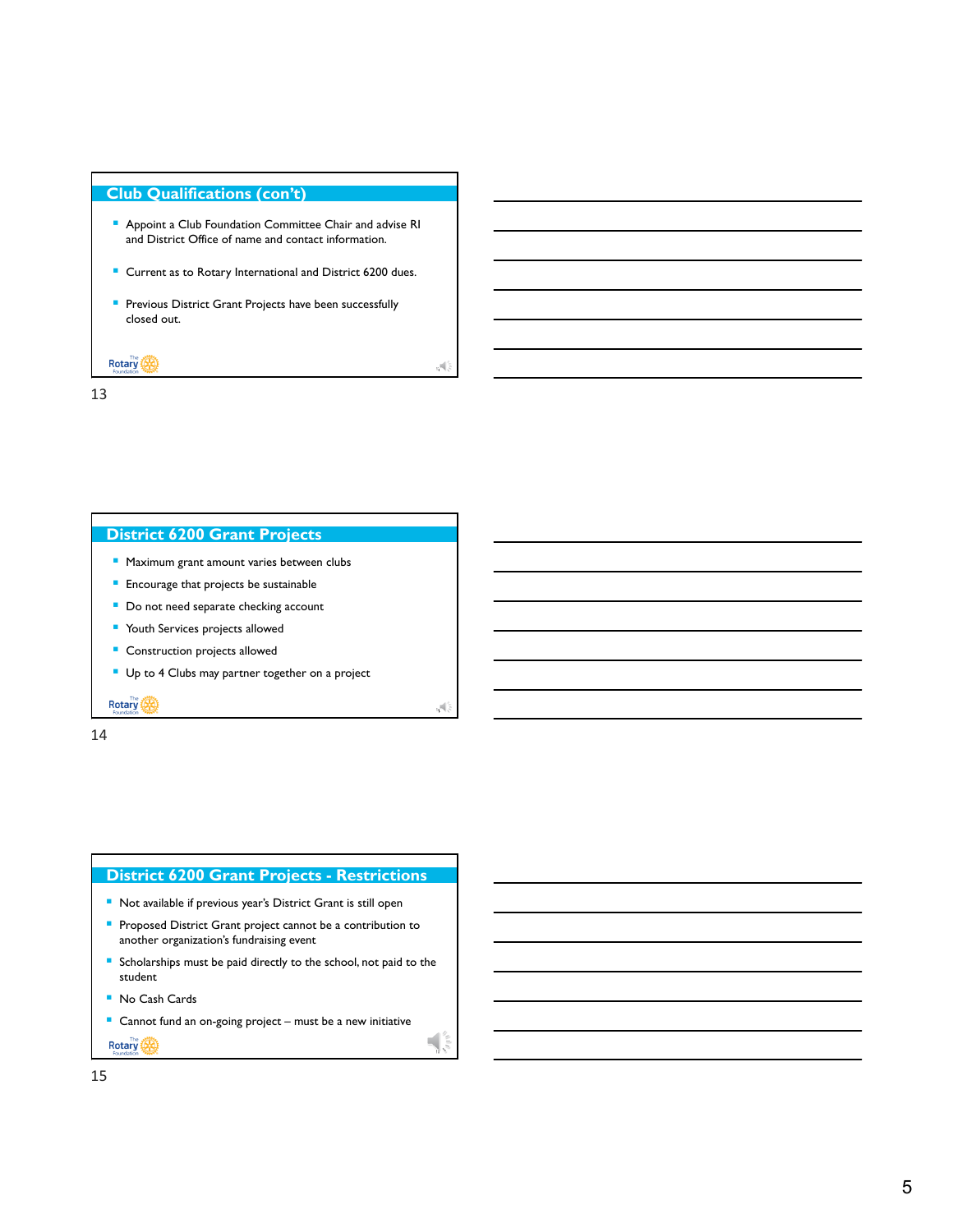### **District 6200 Grant Amounts**

- The grant amount range is  $$500 \sim $2,000$
- **Grant awards based on Club's Rotary Foundation Annual** Fund giving over the last three (3) years.
	- Rotary Year 2019-20, Rotary Year 2020-21, & Rotary Year 2021-22
- **Percentage (%) of total project budget that is being funded** by Club and/or another partner.
	- A 15% 25% minimum match from Club and/or partner required

Rotary (A)

16



17

# **District 6200 Grant ~ Dates to Remember**

- March 4, 2022 ~ 2021-22 District Grant Final Reports from Clubs due
- April 1, 2022 ~ 2021-22 District Grant Applications due
- Uuly 1, 2021 ~ District 6200 Block Grant application submitted to The Rotary Foundation for approval
- $\blacksquare$  March 3, 2023 ~ 2022-23 District Grants must be closed out and Final Reports from Clubs due

 $\blacksquare$ 

Rotary (A)